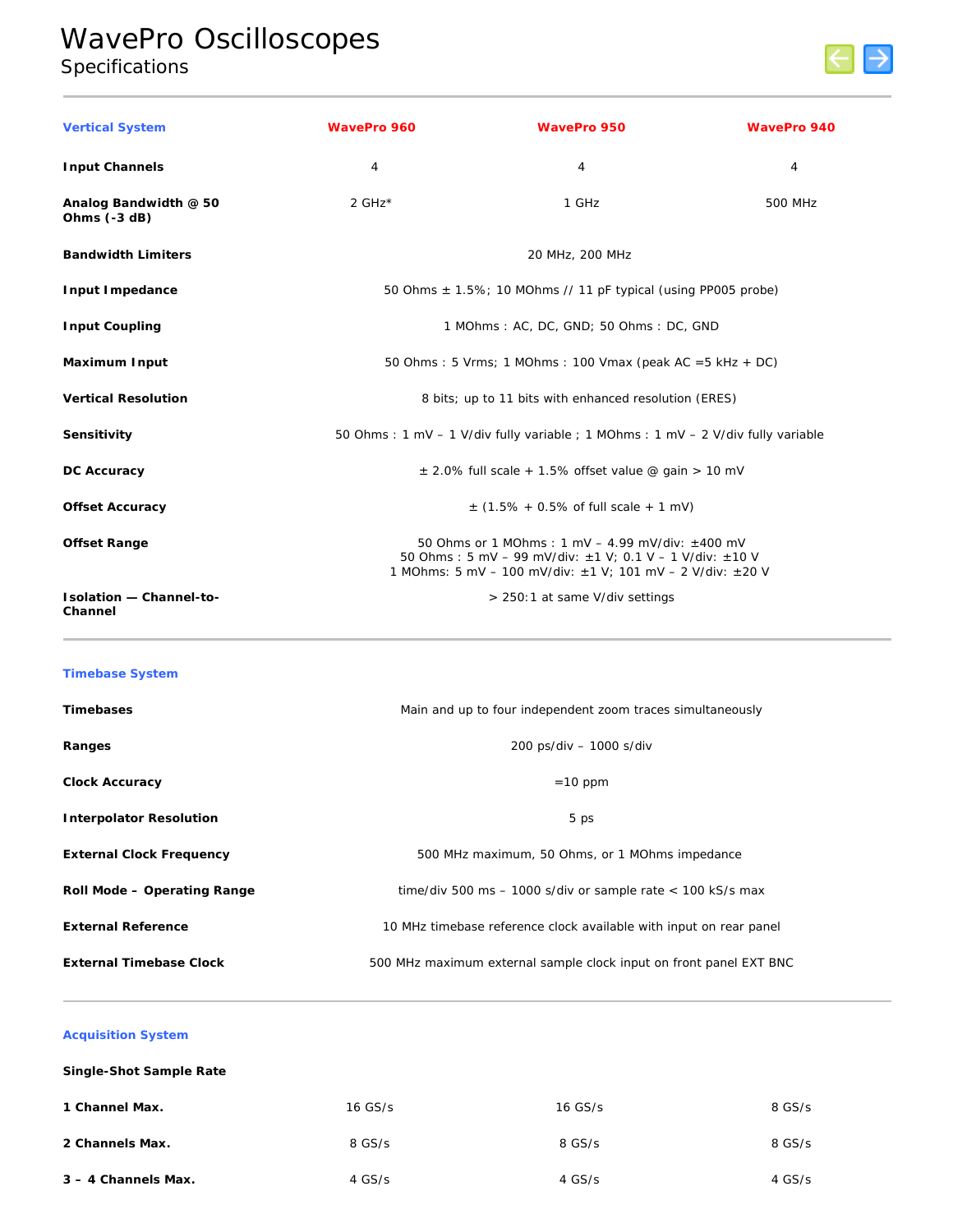| <b>Maximum Acquisition</b><br>Points/Ch |                  | $(1 Ch) / (2 Ch) / (3 - 4 Ch)$ |                  |
|-----------------------------------------|------------------|--------------------------------|------------------|
| <b>Standard</b>                         | 1M / 500k / 250k | 1M / 500k / 250k               | 1M / 500k / 250k |
| M - Memory Option                       | 4M / 2M / 1M     | 4M / 2M / 1M                   | 4M / 2M / 1M     |
| L - Memory Option                       | 16M / 8M / 4M    | 16M / 8M / 4M                  | 16M / 8M / 4M    |
| VL - Memory Option                      | 32M / 16M / 8M   | 32M / 16M / 8M                 | 32M / 16M / 8M   |
| XL - Memory Option                      | 64M / 32M / 16M  | $\overline{\phantom{0}}$       | -                |

## **Acquisition Modes**

| <b>Random Interleaved</b><br>Sampling (RIS) | 50 GS/s for repetitive signals: 200 ps/div – 1 µs/div         |
|---------------------------------------------|---------------------------------------------------------------|
| Single-Shot                                 | For transient and repetitive signals: 200 ps/div – 1000 s/div |
| Sequence                                    | $2 - 8000$ segments                                           |
| <b>Intersegment Time</b>                    | Typically 30 µs                                               |

# **Acquisition Processing**

| Averaging                         | Summed averaging to 103 sweeps (standard).<br>Continuous averaging up to 106 sweeps with weighting range from 1:1 to 1:1023 (option). |
|-----------------------------------|---------------------------------------------------------------------------------------------------------------------------------------|
| <b>Enhanced Resolution (ERES)</b> | From 8.5 to 11 bits vertical resolution                                                                                               |
| Envelope (Extrema)                | Envelope, floor, roof for up to 106 sweeps                                                                                            |

## **Triggering System**

| <b>Modes</b>                    | Normal, Auto, Single, and Stop                                                                                        |
|---------------------------------|-----------------------------------------------------------------------------------------------------------------------|
| <b>Sources</b>                  | Any input channel, external, Ext/5 or line; slope, level, and coupling unique to each source (except line<br>trigger) |
| Slope                           | Positive, Negative, Window                                                                                            |
| <b>Coupling modes</b>           | DC, AC, HF, HFREJ, LFREJ                                                                                              |
| <b>AC Cutoff</b><br>Frequency   | 7.5 Hz Typical                                                                                                        |
| HFREJ, LFREJ                    | 50 kHz typical                                                                                                        |
| Pre-trigger delay               | 0 - 100% of horizontal time scale                                                                                     |
| Post-trigger delay              | $0 - 10000$ divisions                                                                                                 |
| Hold-off by time or events      | Up to 20s or from 1 to 99 999 999 events                                                                              |
| Internal trigger range          | $±5$ div                                                                                                              |
| Max trigger frequency           | 1 GHz (DC, AC), >1 GHz (HF) on WavePro 950, >2.0 GHz (HF) on WavePro 960                                              |
| External trigger input range    | $\pm 0.5$ ( $\pm 2.5$ V with Ext/5 selected)                                                                          |
| Maximum ext. input @ 50<br>Ohms | ±5 V DC or 5Vrms                                                                                                      |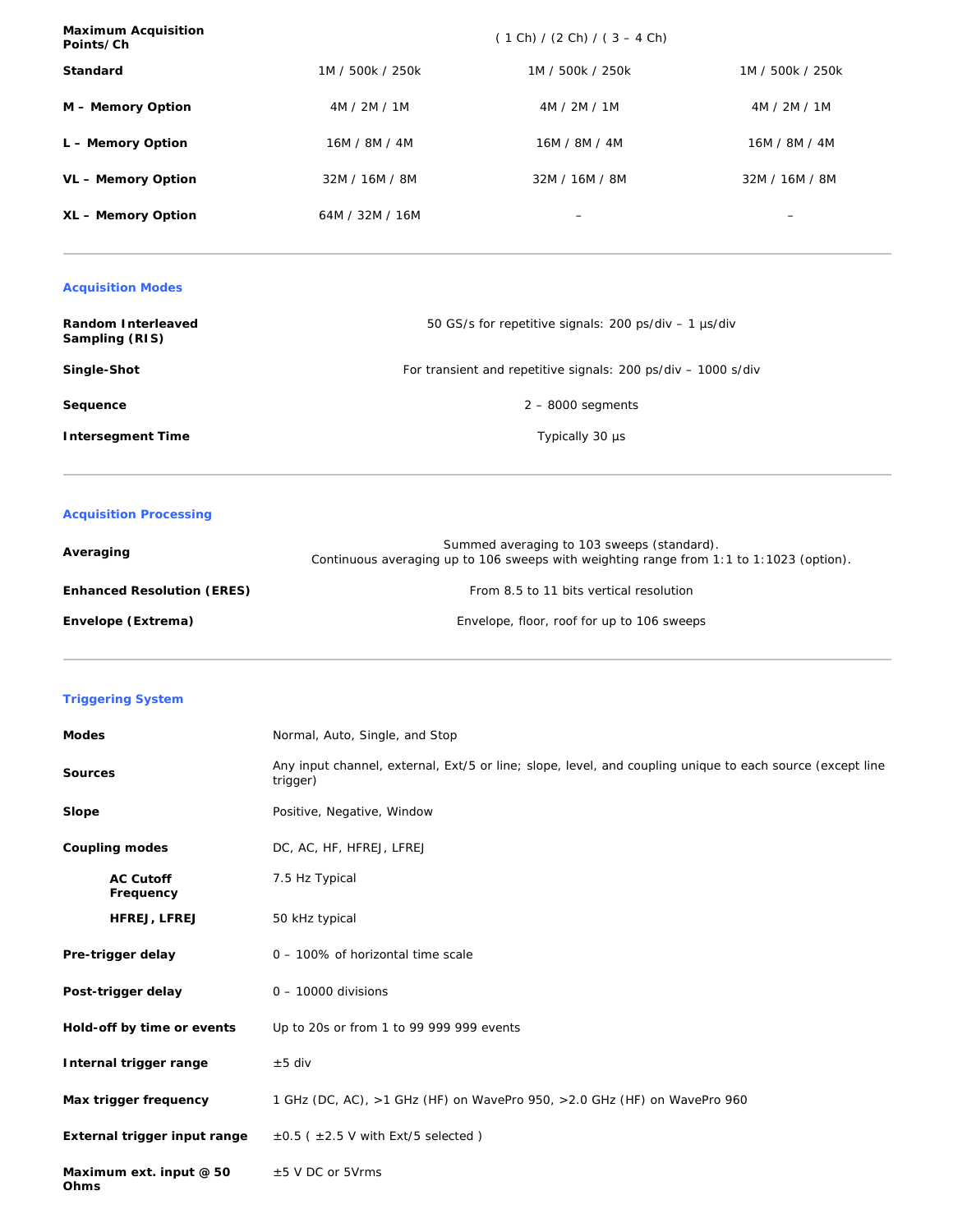## **Automatic setup**

| <b>Auto Setup</b>    | Automatically sets timebase, trigger, and sensitivity to display a wide range of repetitive signals                                  |
|----------------------|--------------------------------------------------------------------------------------------------------------------------------------|
| <b>Vertical Find</b> | Automatically sets the vertical sensitivity and offset for the selected channels to display a waveform<br>with maximum dynamic range |

#### **Probes**

| Model PP005                       | 10: 1, 10 MOhms with autodetect (one per channel)                                                                                          |
|-----------------------------------|--------------------------------------------------------------------------------------------------------------------------------------------|
| Probe System: Probus <sup>®</sup> | Automatically detects and supports a wide variety of differential amplifiers; active, high-voltage,<br>current, and<br>differential probes |
| <b>Scale Factors</b>              | Up to 12 automatically or manually selected                                                                                                |

#### **Color Waveform Display**

| Type                      | Color 10.4" flat-panel TFT-LCD                                                                        |
|---------------------------|-------------------------------------------------------------------------------------------------------|
| <b>Resolution</b>         | VGA 640 x 480 pixels                                                                                  |
| <b>Screen Saver</b>       | Display blanks after 10 minutes (when screen saver is "on")                                           |
| <b>Real Time Clock</b>    | Date, hours, minutes, and seconds displayed with waveform                                             |
| <b>Number of Traces</b>   | Display a maximum of eight traces. Simultaneously display channel, zoom, memory, and math traces.     |
| <b>Grid Styles</b>        | Single, Dual, Quad, Octal, XY, Single + XY, Dual + XY; Full Screen gives enlarged view of each style. |
| <b>Intensity Controls</b> | Separate intensity control for grids and waveforms                                                    |
| <b>Waveform Styles</b>    | Sample dots joined or dots only — regular or bold sample point highlighting.                          |
| Trace Overlap Display     | Select opaque or transparent mode with automatic waveform overlap management.                         |

## **Analog Persistence Display**

| Analog & Color-Graded<br>Persistence | Variable saturation levels; stores each trace's persistence data in memory.   |
|--------------------------------------|-------------------------------------------------------------------------------|
| <b>Trace Selection</b>               | Activate Analog Persistence on a selected trace, top 2 traces, or all traces. |
| Persistence Aging Time               | Select from 500 ms to infinity.                                               |
| <b>Trace Display</b>                 | Opaque or transparent overlap                                                 |
| <b>Sweeps Displayed</b>              | All accumulated or all accumulated with last trace highlighted                |

## **Zoom Expansion Traces**

**Display up to Four Zoom Traces**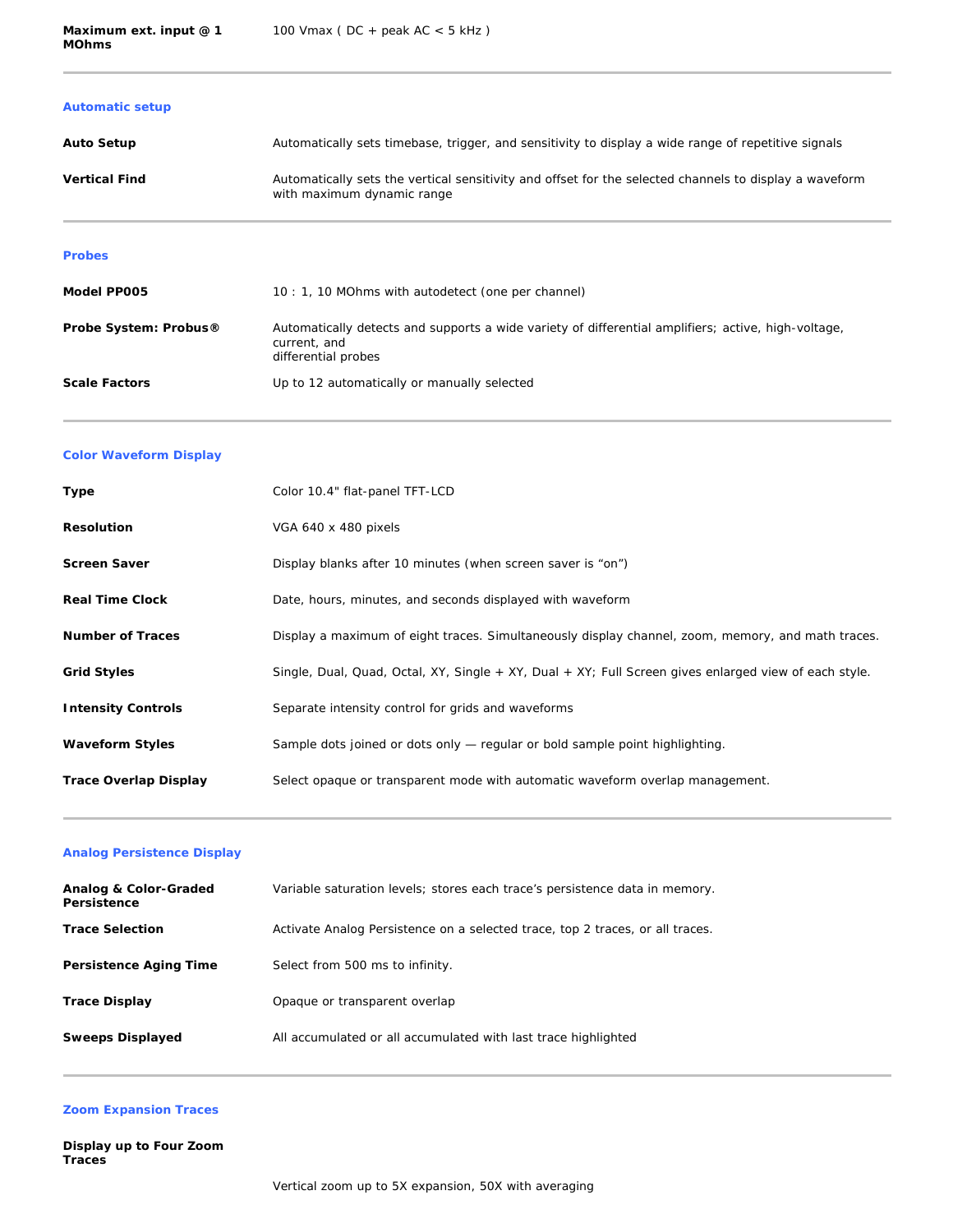Auto Scroll automatically scans and displays any zoom or math trace.

# **Rapid Signal Processing**

| Processor                | PowerPC                        |
|--------------------------|--------------------------------|
| <b>Processing Memory</b> | Up to 256 Mbytes               |
| <b>Realtime Clock</b>    | Dates, hours, minutes, seconds |

## **Internal Waveform Memory**

| Waveform             | M1, M2, M3, M4 (Store full-length waveforms with 16 bits/data point) |
|----------------------|----------------------------------------------------------------------|
| <b>Zoom and Math</b> | Four traces A, B, C, D with chained trace capability                 |

# **Setup Storage**

| <b>Front Panel and Instrument</b><br><b>Status</b> | Four non-volatile memories and floppy drive are standard. Hard drive and memory card are optional.               |
|----------------------------------------------------|------------------------------------------------------------------------------------------------------------------|
| <b>CustomDSO</b>                                   | Customize and access scope settings with up to 6 CustomDSO files stored in non-volatile Virtual Disk<br>(VDisk). |

**Interface**

| <b>Remote Control</b>                          | Full control of all front panel controls and internal functions via RS232C, GPIB, or Ethernet                           |
|------------------------------------------------|-------------------------------------------------------------------------------------------------------------------------|
| <b>RS-232-C</b>                                | Asynchronous transfer rate of up to 115.2 kbaud                                                                         |
| <b>GPIB Port</b>                               | Full control via IEEE – 4888.2; configurable as talker/listener for computer control and data transfer                  |
| Ethernet (optional)                            | 10 BaseT Ethernet interface                                                                                             |
| <b>Floppy Drive</b>                            | Internal, DOS-format, 3.5" high-density                                                                                 |
| PC Card Slot (optional)                        | Supports memory and hard drive cards                                                                                    |
| <b>External Monitor Port</b><br>Standard       | 15-pin D-Type VGA-compatible                                                                                            |
| <b>Centronics Port</b>                         | Parallel printer interface                                                                                              |
| <b>Internal Graphics Printer</b><br>(optional) | Hard copy output in <10 seconds or strip chart mode up to 200 cm/div                                                    |
| Pass/Fail and Trigger Output                   | Front panel Cal BNC output provides choice of Cal Signal, Pass/Fail Condition, Trigger Ready, or Trigger<br>Out signals |

## **Outputs**

| <b>Calibrator Signal</b> | 500 Hz – 2 MHz square wave or 25 ns pulse; 0.05 to $+1.0$ Volt into 1 MOhms output on front panel<br><b>BNC</b> |
|--------------------------|-----------------------------------------------------------------------------------------------------------------|
| <b>Control Signals</b>   | Trigger ready, trigger out, pass/fail status.                                                                   |